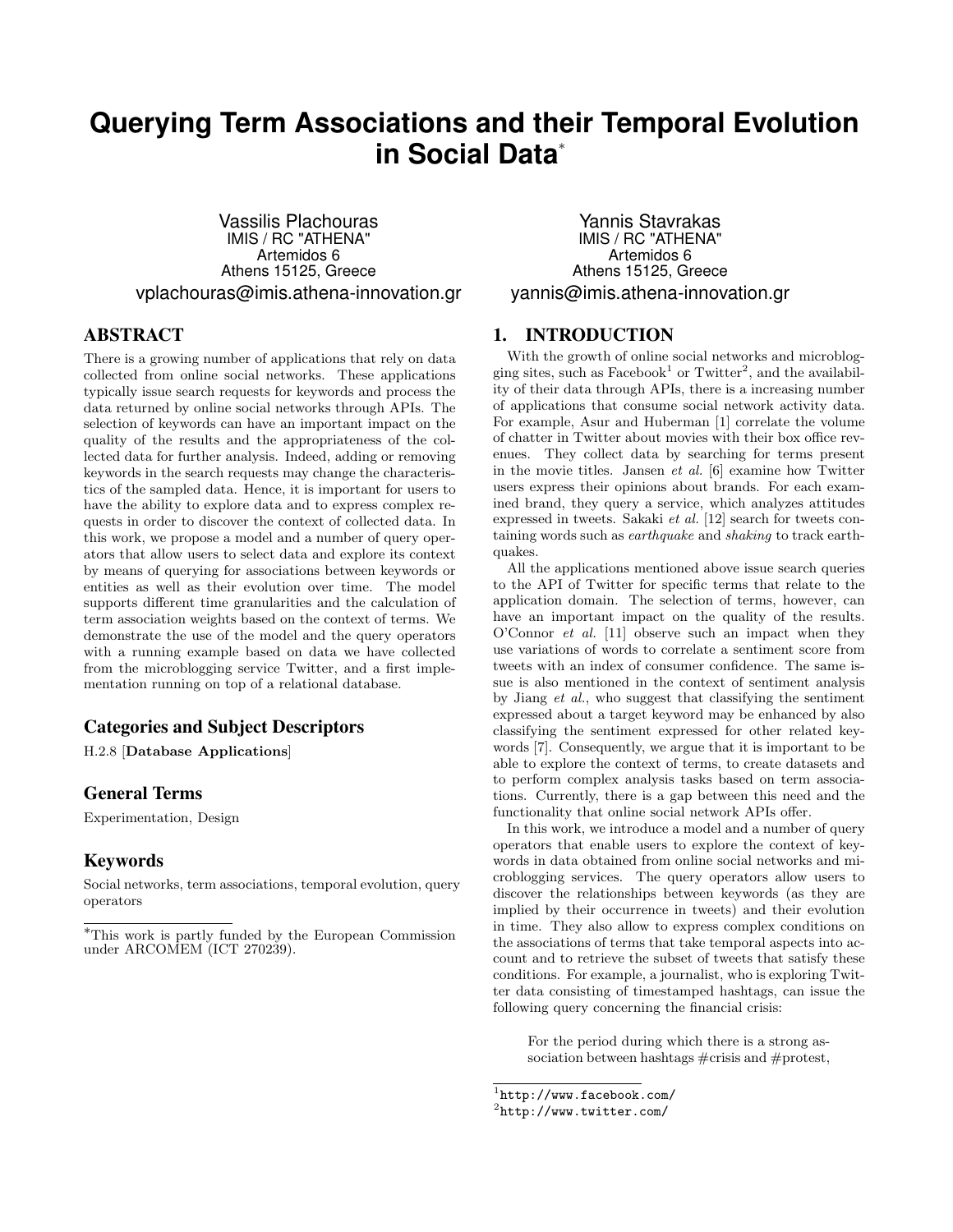which other hashtags are associated to both #crisis and #protest? Which are the relevant tweets?

The above example query will first identify the timespan during which there is a strong association between the hashtags #crisis and #protest. Next, other hashtags which are strongly related to both #crisis and #protest will be identified. Finally, the relevant tweets that contain any of the identified hashtags in the corresponding timespan will be returned.

We assume that two terms are associated when they cooccur in the same tweet. However, the association between terms is not only indicated by their co-occurrence. If term n is associated to term c and c is associated also to term  $d$ , then we can assume that  $n$  is to some extent associated to  $d$ as well. Thus, we define the model and the query operators so as to allow for the inference of new associations between terms that do not co-occur in tweets.

The remainder of this work is organized as follows. Section 2 describes the introduced model. Section 3 presents the query operators and gives an illustrative example for each one. We present a running example on data we have collected from Twitter in Section 4. Finally, we close with a review of related work in Section 5 and some concluding remarks in Section 6.

## 2. TEMPORAL TERM ASSOCIATIONMODEL

In this section, we provide a formal definition of the model. We first model the temporal associations between terms as a set of quintuples. We also show that the set of quintuples can be viewed as a labeled multidigraph. Next, we define how associations between terms are calculated.

The model can be applied to any temporally evolving collection of documents. In the context of this work, we assume that documents are tweets, which are downloaded at regular intervals. The downloaded tweets are processed at regular time instances  $t = 1, 2, \ldots, i$ . At the *i*-th time instance, we populate with the tweets downloaded between instances  $i-1$  and i the relation TT (which stands for timestamped terms), with attributes id, pt and term. The attribute id is a unique identifier for each tweet. The attribute  $pt$  denotes the publication time of the tweet. The attribute *term* is any word or short phrase of interest that occurs in the corresponding tweet, including hashtags or the output of processes such us entity recognition. The relation TT may actually contain more attributes than the basic three mentioned here. We also store the actual content and metadata of tweets, in the form received from the Twitter API, and indexed by the unique identifier id.

Once we collect, process tweets and update the relation TT for a time instance t, we add a new snapshot of the model for t. The model comprises all successive snapshots. Note that the publication times of tweets are distinct from the time instances, which are represented as successive integers.

## 2.1 Model definition

We define the model  $M$  as a set of quintuples:

$$
\mathcal{M} = \{ \langle n, c, w, T, g \rangle | n, c \in V, w \in [0, 1], T \in 2^{\mathbb{Z}+}, g \in \mathbb{Z}+ \}
$$

where  $n$  is a *target node* and  $c$  is a *context node*. Both  $n$  and  $c$  correspond to terms existing in the relation  $TT$  with publication times matching time instances in T. V denotes the

set of distinct terms existing in relation  $TT$ . w is a real number, which quantifies the strength of association from  $n$  to  $c$ .  $T$  is a set of integers. A shorthand is used for expressing sets of consecutive time instances; for example  $\{1 \dots 3, 9 \dots 12\}$ is equivalent to the expanded notation  $\{1, 2, 3, 9, 10, 11, 12\}$ . The time granularity  $q$  dictates how to aggregate and interpret the elementary timespans as days, weeks, etc. For example, if the elementary time instance in T corresponds to 4 hours and  $g=6$ , then the time granularity is 24 hours (one day).

The intuition behind the model is that  $n$  is associated to  $c$ with weight  $w$  for the set of time instances in  $T$  interpreted according to the time granularity g.

Hereafter, we define the association weight as the probability to observe  $c$  given that we have observed  $n$  in the tweets published in the time instances  $t \in T$ :

$$
w = P_T(n \to c) = \frac{\sum_{n,c \in tw} \frac{1}{|tw| - 1}}{\sum_{n \in tw} 1}
$$
 (1)

The sum in the nominator is computed for all tweets in timespan  $T$  where  $n$  and  $c$  co-occur. The sum in the denominator is computed over all tweets in timespan T that contain *n*. We denote by  $|tw|$  the number of terms in a tweet. The intuition of Equation 1 is that the importance of the co-occurrence between terms is equally split among all co-occurring terms. Moreover, Equation 1 captures the case where a term may be frequent, but most of the times occurs without any other terms. In this case, the denominator  $\sum_{n\in\mathcal{I}w}1$  will be higher and consequently the weight  $w = \overline{P_T(n \to c)}$  will be lower. When a term occurs on its own for some tweets in  $T$ , then we add a quintuple where  $n = c$  with w equal to the number of times that the n appears on its own over the total frequency of  $n$  in timespan  $T$ . We note that the definition for the weight  $w$  is only one of the possible approaches we could employ. Other definitions may include the log-likelihood ratio [5], or the correlation between the frequency time series of term occurrences. The definition we have used in this work is appropriate for our setting because it captures the probability to observe c given that we have observed  $n$ , and corresponds to the transition probabilities of a first-order Markov Chain.

As mentioned earlier in this section, the model we have defined as a set of quintuples can also be viewed as a labeled multidigraph, where the set of vertexes corresponds to the set of terms V existing in relation TT and the set of directed edges correspond to the ordered pairs  $(n, c)$  of target and context nodes from the quintuples of the model. Each edge is labeled with the weight  $w$ , the timespan  $T$  and the time granularity g. As an example, consider for time instance  $t = 1$  the tweets  $tw_1 = \{a\}, tw_2 = \{a\}, tw_3 = \{a, b\},$  $tw_4 = \{a, c\},\, tw_5 = \{c\}$  and for time instance  $t = 2$  the tweets  $tw_6 = \{a, c\}$  and  $tw_7 = \{a\}$ , where sets contain the tweet terms. Then, the corresponding model  $M$  is:

$$
\mathcal{M} = \{ \langle a, b, 0.25, \{1\}, 1 \rangle, \langle a, c, 0.25, \{1\}, 1 \rangle, \n\langle b, a, 1.00, \{1\}, 1 \rangle, \langle c, a, 0.50, \{1\}, 1 \rangle, \n\langle a, a, 0.50, \{1\}, 1 \rangle, \langle c, c, 0.50, \{1\}, 1 \rangle, \n\langle a, c, 0.50, \{2\}, 1 \rangle, \langle c, a, 1.00, \{2\}, 1 \rangle, \n\langle a, a, 0.50, \{2\}, 1 \rangle \}
$$

Figure 1 shows the graph representation of model  $M$ . There are nine edges. For each edge, the label corresponds to the weight, the set of time instances for which the edge is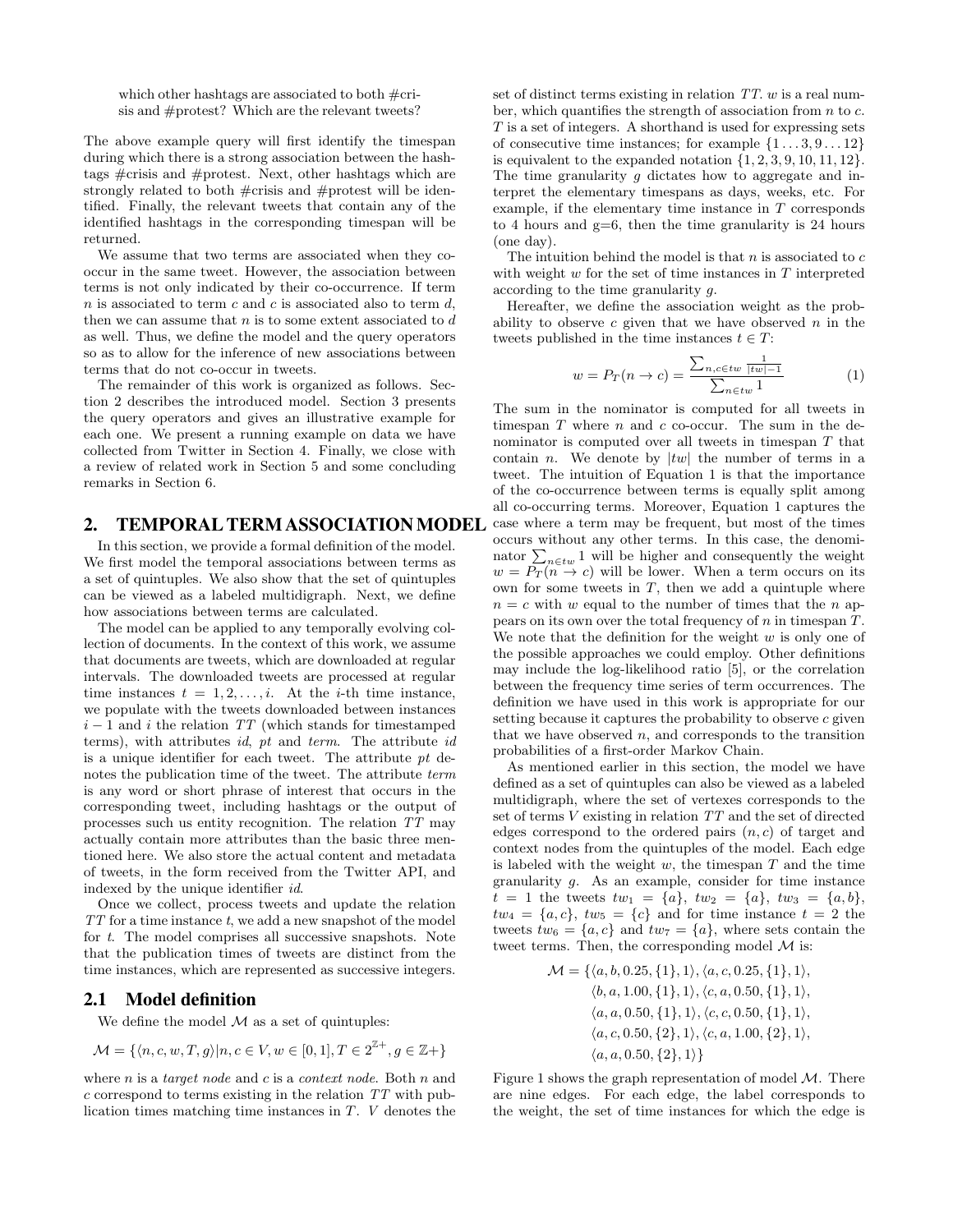valid and the granularity of the corresponding set of time instances. Moreover, the graph has edges with the same source and destination nodes, denoting that a term occurred on its own in a tweet.



Figure 1: Representation of the model  $M$  as a labeled multidigraph.

#### 3. QUERY OPERATORS

In order to be able to query the temporal term association model defined in the previous section, we introduce a set of operators and provide illustrative examples.

#### 3.1 Filter operator

The *filter* operator receives a model  $M$  and a condition cond and it returns the set of quintuples of  $M$  that satisfy the given condition. The condition is specified with respect to any of the elements of the quintuple. The filter operator is written  $\mathcal{M} = filter(\mathcal{M}, cond).$ 

An example using the filter operator is the query  $\mathcal{M}_2 =$  $filter(\mathcal{M}_1, T \text{ inside } \{5 \dots 12\} \wedge w \in top(10))$  which returns a model  $\mathcal{M}_2$  comprising the quintuples of  $\mathcal{M}_1$  for which the timespan is contained in timespan  $\{5 \dots 12\}$  and their weight is in the set of the 10 highest weights.

## 3.2 Fold operator

The fold operator receives as input a model  $M$  and a positive integer g, and it is written  $\mathcal{M} = fold(\mathcal{M}, g)$ . If  $g_i$ and  $g<sub>o</sub>$  correspond to the granularity of the input and the output models, respectively, then  $g = g_o/g_i$ .

Next, we give an example of the fold operator. We assume that the input model is the following:

$$
\mathcal{M}_1 = \{ \langle n_1, c_1, w_1, \{1\}, 1 \rangle, \\ \langle n_1, c_1, w_2, \{2\}, 1 \rangle, \\ \langle n_1, c_1, w_3, \{3\}, 1 \rangle, \\ \langle n_2, c_1, w_4, \{1\}, 1 \rangle, \\ \langle n_2, c_1, w_5, \{4\}, 1 \rangle \}
$$

The operation  $\mathcal{M}_2 = \text{fold}(\mathcal{M}_1, 3)$  returns the model  $\mathcal{M}_2$ :

$$
\mathcal{M}_2 = \{ \langle n_1, c_1, w_6, \{1, 2, 3\}, 3 \rangle, \langle n_2, c_1, w_4, \{1, 2, 3\}, 3 \rangle, \langle n_2, c_1, w_5, \{4, 5, 6\}, 3 \rangle \}
$$

Assuming that weights are computed as defined in Equation 1, the weight  $w_6$  is computed as follows:

$$
w_6 = P_{\{1,2,3\}}(n_1 \to c_1)
$$

The weights for the quintuples where  $n = n_2$  do not change, because there is no change in the number of tweets in which  $n = n_2$  and  $c = c_1$  for timespans  $\{1, 2, 3\}$  and  $\{4, 5, 6\}.$ 

## 3.3 Jump operator

The *jump* operator performs a *self join* and derives new associations between nodes. The jump operator receives a model as input and returns a model with expanded contexts and updated association weights. For each timespan in the input model, we compute the updated weights by creating a first-order Markov chain from the corresponding directed graph. The probability of following a path of length k between any two nodes in the Markov chain corresponds to the updated association weights between the two nodes. We assume that  $k > 1$ , because if  $k = 1$  then the transition probabilities are equal to the association weights stored in the quintuples. The jump operator does not alter the set of time instances  $T$  or the granularity  $q$  of the model. The jump operator is written as  $jump(\mathcal{M}, k)$ .

Next, we give an example of the jump operator. We assume that  $M$  is the model corresponding to the directed multigraph in Figure 1. The query  $\mathcal{M}' = jump(\mathcal{M}, 2)$  returns  $\mathcal{M}'$  where the association weights are computed as follows. For each of the two time instances in  $\mathcal{M}$ , we create a Markov Chain. For time instance  $t = 1$ , the transition matrix is the following:

$$
P_{\{1\}} = \begin{pmatrix} 0.50 & 0.25 & 0.25 \\ 1.00 & 0.00 & 0.00 \\ 0.50 & 0.00 & 0.50 \end{pmatrix}
$$

where  $p_{\{1\}}(1, 2)$  corresponds to the weight  $P_{\{1\}}(a \to b)$  and  $p_{\{1\}}(1,3)$  corresponds to the weight  $P_{\{1\}}(a \to c)$ . We note that  $p_{\{1\}}(1, 1)$  corresponds to the probability that a does not co-occur with other terms and it is interpreted as remaining in the same state. To compute the updated association weights for  $k = 2$ , we compute  $P_{\{1\}}^2$ . Then, the association weight from term a to term b at time instance  $t = 1$  is equal to  $p_{\{1\}}(1, 2) = 0.125$ . After computing the association weights for time instance  $t = 2$  in a similar way, the output model  $\mathcal{M}'$  is the following:

$$
\mathcal{M}' = \{ \langle a, a, 0.625, \{1\}, 1 \rangle, \langle a, b, 0.125, \{1\}, 1 \rangle, \\ \langle a, c, 0.250, \{1\}, 1 \rangle, \langle b, b, 0.250, \{1\}, 1 \rangle, \\ \langle b, a, 0.500, \{1\}, 1 \rangle, \langle b, c, 0.250, \{1\}, 1 \rangle, \\ \langle c, a, 0.500, \{1\}, 1 \rangle, \langle c, b, 0.125, \{1\}, 1 \rangle, \\ \langle c, c, 0.375, \{1\}, 1 \rangle, \langle a, a, 0.750, \{2\}, 1 \rangle, \\ \langle a, c, 0.250, \{2\}, 1 \rangle, \langle c, a, 0.500, \{2\}, 1 \rangle, \\ \langle c, c, 0.500, \{2\}, 1 \rangle \}
$$

It is also possible to compute the transition probabilities without specifying a maximum number of transitions. In order to guarantee the convergence of the computation, we can employ a damping factor, similar to the PageRank algorithm [3].

#### 3.4 Merge operator

The merge operator is similar to the fold operator in that it aggregates quintuples according to the context and target nodes, but without changing the time granularity  $g$ . The merge operator receives an input model and returns a model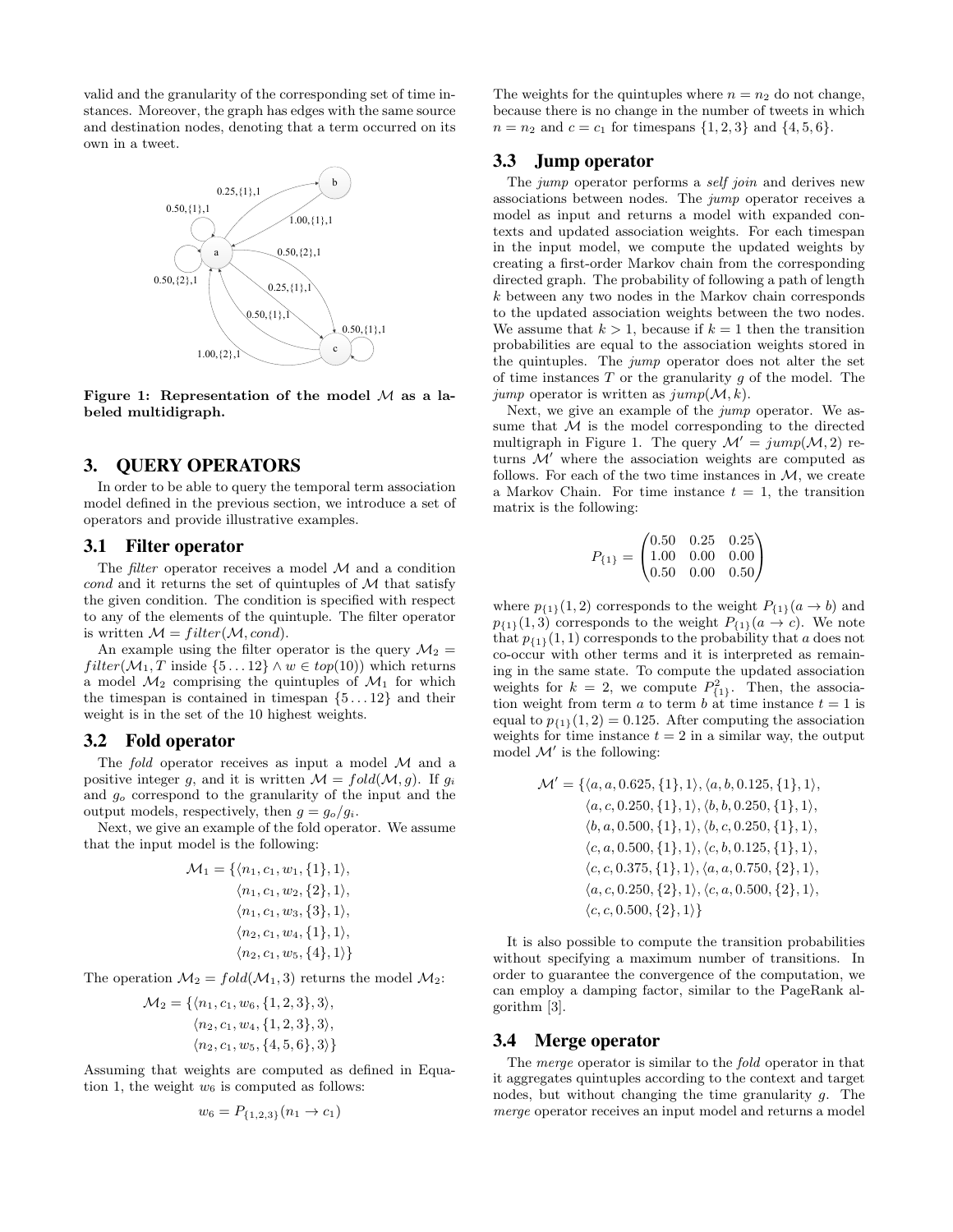with the merged quintuples. If the input model  $\mathcal{M}_1$  is the following:

$$
\mathcal{M}_1 = \{ \langle n_1, c_1, w_1, T_1, g \rangle, \langle n_2, c_1, w_2, T_1, g \rangle, \langle n_1, c_1, w_3, T_2, g \rangle, \langle n_2, c_1, w_4, T_2, g \rangle, \langle n_3, c_1, w_5, T_2, g \rangle, \langle n_1, c_1, w_6, T_3, g \rangle, \langle n_4, c_1, w_7, T_3, g \rangle \}
$$

then the output model  $\mathcal{M}_2 = merge(\mathcal{M}_1)$  is the following:

$$
\mathcal{M}_2 = \{ \langle n_1, c_1, w_8, T_1 \cup T_2 \cup T_3, g \rangle, \\ \langle n_2, c_1, w_9, T_1 \cup T_2, g \rangle, \\ \langle n_3, c_1, w_{10}, T_2, g \rangle, \\ \langle n_4, c_1, w_{11}, T_3, g \rangle \}
$$

The weights  $w_8, w_9, w_{10}, w_{11}$  in the quintuples of the output model  $\mathcal{M}_2$  are calculated in the same way as described in Section 3.2 for the fold operator.

#### 3.5 Join operator

The *join* operator performs a self-join on the input model in order to select only a part of the model that satisfies a condition matching another part of the model. Similarly to the semi-join of relational algebra, the join operator receives two models,  $\mathcal{M}_1$  and  $\mathcal{M}_2$  as input and a condition cond on variables of the two input models, and it returns a model  $\mathcal{M}_3$  which is a subset of  $\mathcal{M}_1$ . The *join* operator is written as  $M_3 = \text{join}(\mathcal{M}_1, \mathcal{M}_2, \text{cond}).$ 

Next, we give one example of applying the *join* operator. Given the model  $\mathcal{M}_1$ :

$$
\mathcal{M}_1 = \{ \langle n_1, c_1, 0.5, \{1, 2\}, 1 \rangle, \langle n_1, c_2, 0.5, \{1, 2\}, 1 \rangle, \langle n_1, c_1, 0.7, \{3, 4\}, 1 \rangle, \langle n_1, c_2, 0.3, \{3, 4\}, 1 \rangle \}
$$

the query, which asks for the quintuples where their weight has increased compared to the past:

$$
join(\mathcal{M}_1 \text{ as } m, \mathcal{M}_1 \text{ as } m',m.n = m'.n \land m.c = m'.c\land min(m.T) > max(m'.T)\land m.w > m'.w)
$$

returns the model  $\mathcal{M}_2 = \{ \langle n_1, c_1, 0.7, \{3, 4\}, 1 \rangle \}.$ 

#### 4. RUNNING EXAMPLE

In this section, we describe an extended running example of using the model and query operators we have defined in Sections 2 and 3, respectively, on a large sample of data we have collected from Twitter. The objective of the example is to identify the hashtags for which the strength of association with a given hashtag is increasing over time. Section 4.1 describes the dataset we have collected and Section 4.2 provides a description of the steps performed to answer the example's query using a relational database.

#### 4.1 Dataset

Using the Streaming API of Twitter, and since we were interested only in Greek tweets, we collected a data set of tweets by tracking a set of 74 Greek stop-words. We collect tweets over a period of three months, starting from March 20, 2012 until June 20, 2012. In total, we have collected 16.5 million tweets, from which 1.2 million tweets contain at least one hashtag. Figures 2 and 3 show the daily volume of tweets and tweets containing at least one hashtag, respectively, collected over the period of three months.



Figure 2: Daily volume of tweets.



#### Figure 3: Daily volume of tweets with at least one hashtag.

For the time period during which we performed the data collection, two general elections took place in Greece (on May 6 and June 17) and politics-related discussions are prominent in the dataset we have collected. Indeed, the second most frequent hashtag is #ekloges12 (which stands for elections 2012) with frequency 46552. The most frequent hashtag is #ff with frequency 59892 and the number of distinct hashtags is 163347.

The collected dataset is loaded in a relational database as follows. First, we populate the relation TT with tuples for each hashtag found in the collected tweets and the corresponding four-hour time period during which it occurred. Next, for each timespan of four hours, we generate the model's quintuples and store them in a relation called M. The attributes of relation M correspond to the elements of quintuples and the counts required to compute the association weight, as defined in Equation 1. The inclusion of extra information in the relation  $M$  facilitates the efficient computation of association weights without having to process again information from the relation TT. This feature is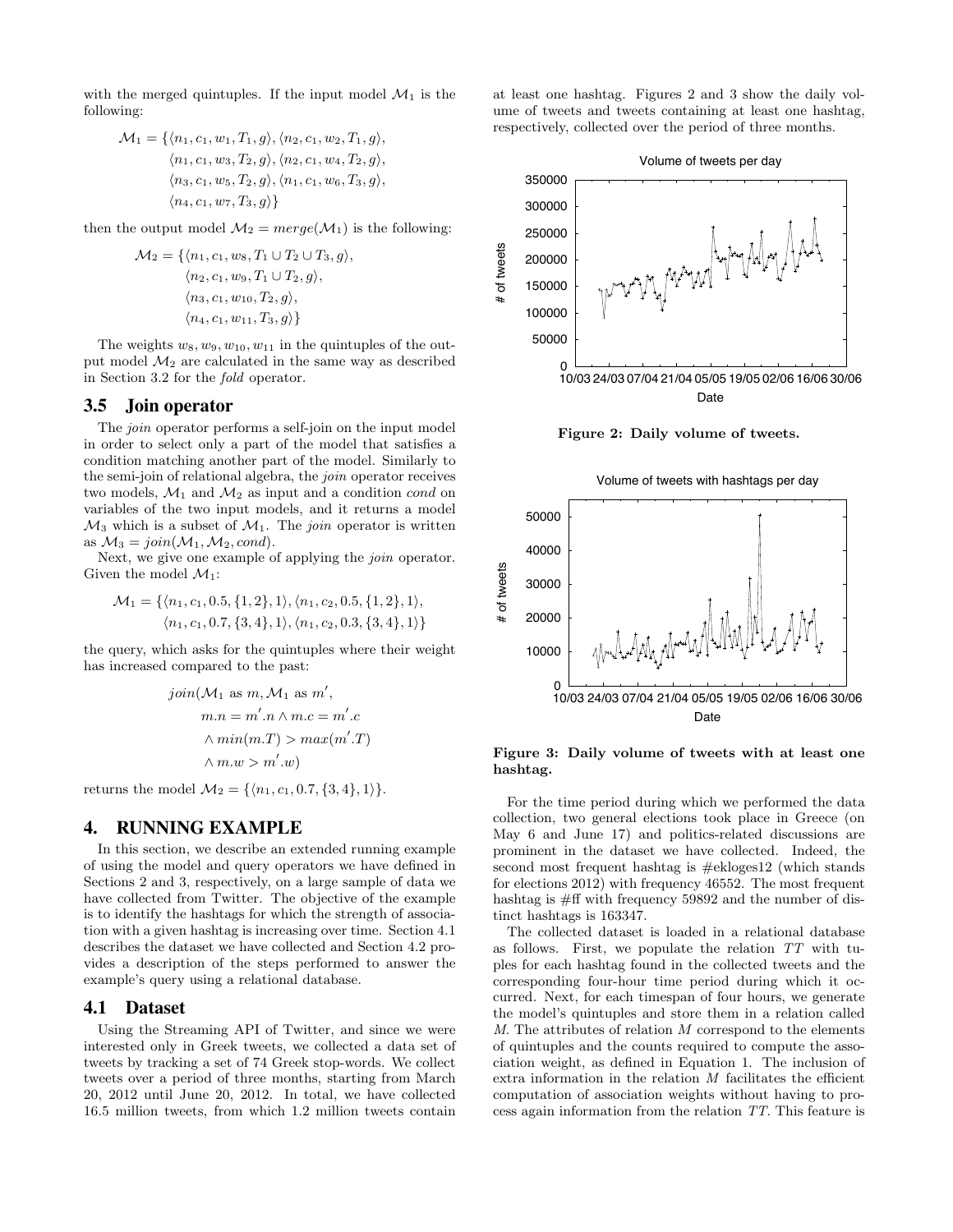important in the case of the fold and merge operators, as we will see in Section 4.2.

In our setting, the time instance  $t = 1$  corresponds to March 20, 2012 04:00 GMT. The number of tuples in relations TT and M is 1568673 and 733677, respectively.

## 4.2 Query processing description

In this section we describe the steps of computing the result for the following request:

Find the hashtags that are associated with  $\#e$ kloges12 and for which the association weight increases for two consecutive weeks.

In other words, the above request asks for hashtags which co-occur with hashtag #ekloges12 with increasing probability for a period of two weeks. If we denote the input model as  $\mathcal{M}_1$ , then we can express the above request as the sequence of operators below:

$$
\mathcal{M}_2 = filter(\mathcal{M}_1, n = \text{\#ekloges12})
$$
  
\n
$$
\mathcal{M}_3 = fold(\mathcal{M}_2, 42)
$$
  
\n
$$
\mathcal{M}_4 = join(\mathcal{M}_3 \text{ as } m, \mathcal{M}_3 \text{ as } m', cond)
$$
  
\n
$$
\mathcal{M}_5 = join(\mathcal{M}_4 \text{ as } m, \mathcal{M}_4 \text{ as } m', cond)
$$

where the condition cond corresponds to:

$$
m.n \ll m.c \land m.n = m'.n \land m.c = m'.c \land
$$

$$
m.w > m'.w \land min(m.T) = max(m'.T) + 1
$$

The condition *cond* is satisfied by quintuples m and  $m'$ which have the same  $n$  and  $c$  nodes, respectively,  $m$  has a higher weight than  $m'$ , the timespan of m immediately follows that of  $m'$  and the target and context nodes of  $m$ are different.

The first operator *filter* selects from the input model  $\mathcal{M}_1$ the quintuples for which the target node is the given hashtag #ekloges12. From the 733677 quintuples in  $\mathcal{M}_1$ , the filter operator results in  $\mathcal{M}_2$  with 8074 quintuples. We implement the filter operator using an SQL select query. The operator fold creates new quintuples with granularity equal to one week (42 consecutive timespans of four hours). The model  $\mathcal{M}_3$  contains 2830 quintuples. The *fold* operator first reads the output of the filter operator and merges quintuples which fall in the same timespan of 42 consecutive time instances. For example, all the quintuples for a given pair of n and c and  $t \in T$  where  $1 \le t \le 42$  are merged into one quintuple with  $T = \{1 \dots 42\}$  and granularity  $q = 42$ . The updated weights are computed from the counts stored along with each quintuple in the relation M.

The first *join* operator results in the model  $\mathcal{M}_4$  which contains quintuples for which the association weight from  $n = \text{\#ekloges12}$  to c increases from one week to the next one. Similarly,  $M_5$ , which is the model obtained from the application of the second join operator, contains the quintuples for which the association weight from  $n = \text{\#ekloges12}$ to  $c$  increases for two consecutive weeks. The *join* operators are implemented using an SQL semi-join with further processing in order to check that the timespans of selected quintuples satisfy the condition cond, because the relational database does not support comparisons of sets of integers. Model  $\mathcal{M}_5$  has a total of 85 quintuples.

Table 1: The quintuples for which  $n = \text{\#ekloges12}$ and  $c = \text{\#eklogesgr}$  and the intermediate models which contain them.

| Quintuple                                                                                          | Models                                        |
|----------------------------------------------------------------------------------------------------|-----------------------------------------------|
| $\langle \text{\#ekloges12}, \text{\#eklogesgr}, \overline{0.0048}, \{169 \dots 210\}, 42 \rangle$ | $\mathcal{M}_3$                               |
| $\langle \#e k \text{loges} 12, \#e k \text{logesgr}, 0.0015, \{211 \dots 252\}, 42 \rangle$       | $\mathcal{M}_3$                               |
| $\langle \#e k \text{loges} 12, \#e k \text{logesgr}, 0.0031, \{253 \ldots 294\}, 42 \rangle$      | $\mathcal{M}_3, \mathcal{M}_4$                |
| $\langle \#e k \text{loges} 12, \#e k \text{logesgr}, 0.0004, \{295 \dots 336\}, 42 \rangle$       | $\mathcal{M}_3$                               |
| $\langle\#e k \text{loges} 12, \#e k \text{logesgr}, 0.0036, \{337 \ldots 378\}, 42 \rangle$       | $\mathcal{M}_3, \mathcal{M}_4$                |
| $\langle \#e k \text{loges} 12, \#e k \text{logesgr}, 0.0136, \{379 \dots 420\}, 42 \rangle$       | $\mathcal{M}_3, \mathcal{M}_4, \mathcal{M}_5$ |
| $\langle \#ekloges12, \#eklogesgr, 0.0011, \{421 \dots 462\}, 42 \rangle$                          | $\mathcal{M}_3$                               |
| $\langle \#e k \text{loges} 12, \#e k \text{logesgr}, 0.0032, \{463 \ldots 504\}, 42 \rangle$      | $\mathcal{M}_3, \mathcal{M}_4$                |
| $\langle\#e k \text{loges} 12, \#e k \text{logesgr}, 0.0030, \{505 \dots 546\}, 42\rangle$         | $\mathcal{M}_3$                               |
| $\langle \#e k \text{loges} 12, \#e k \text{logesgr}, 0.0010, \{547 \dots 588\}, 42 \rangle$       | $\mathcal{M}_3$                               |

Table 2: The 10 quintuples from model  $M_5$  with the highest weight.

| (#ekloges12, #pasok,       | $0.08794, \{421 \ldots 462\}, 42 \}$      |
|----------------------------|-------------------------------------------|
| (#ekloges12, #samaras,     | $0.06469, \{505 \ldots 546\}, 42$         |
| (#ekloges12,#syriza,       | $0.04663, \{463 \ldots 504\}, 42\rangle$  |
| /#ekloges12,#ekloges2012,  | $0.04537, \{253 \ldots 294\}, 42 \rangle$ |
| (#ekloges12,#2012ek,       | $0.02956, \{463 \ldots 504\}, 42$         |
| /#ekloges12,#cpel2012,     | $0.02859, \{379 \ldots 420\}, 42\rangle$  |
| (#ekloges12, #ekloges2012, | $0.02780, \{421 \ldots 462\}, 42\rangle$  |
| /#ekloges12,#cpel2012,     | $0.02140, \{337 \ldots 378\}, 42\rangle$  |
| (#ekloges12, #mega,        | $0.01724, \{463 \ldots 504\}, 42\rangle$  |
| (#ekloges12, #eklogesgr,   | $0.01361, \{379 \ldots 420\}, 42\rangle$  |

In Table 1 we show an example of quintuples with  $n =$ #ekloges12 and  $c =$  #eklogesgr from the models generated by the fold and join operators during the processing of the example request. The first column shows the quintuple and the second column shows the models which contain the quintuple. The 110 quintuples for  $n = \text{\#ekloges12}$  and  $c = \text{\#eklogesgr}$  in  $\mathcal{M}_2$  are folded to 10 quintuples in  $\mathcal{M}_3$ , as shown in Table 1. The output of the second join returns one quintuple for  $T = \{379...420\}$  with granularity  $g = 42$ for  $n = \text{\#ekloges12}$  and  $c = \text{\#eklogesgr.}$ 

Table 2 shows the 10 quintuples from  $\mathcal{M}_5$  with the highest weight. In the top three quintuples, #ekloges12 is associated with the names of two political parties and the name of one political party leader. In the remaining seven quintuples, #ekloges12 is associated with other hashtags which are used to denote the topic of general elections in 2012, as well as the hashtag  $#mega$ , which is the name of a greek television channel.

## 5. RELATED WORK

The introduced temporal term association model and the related query language constitute a step towards a framework that supports the large-scale and declarative exploration of data obtained from social networks. Smith and Barash [14] have surveyed visualization tools for social network data and stress the need for a language similar to SQL but adapted to social networks. San Martín and Gutierrez [13] describe a data model and query language for social networks based on RDF and SPARQL. However, they do not directly support different granularities of time. Mustafa et al. [10] use Datalog to model social networks and to apply data cleaning and extraction techniques using a declarative language.

The most related work to ours is [4] by Doytsher et al., who connect the social network of users with a spatial net